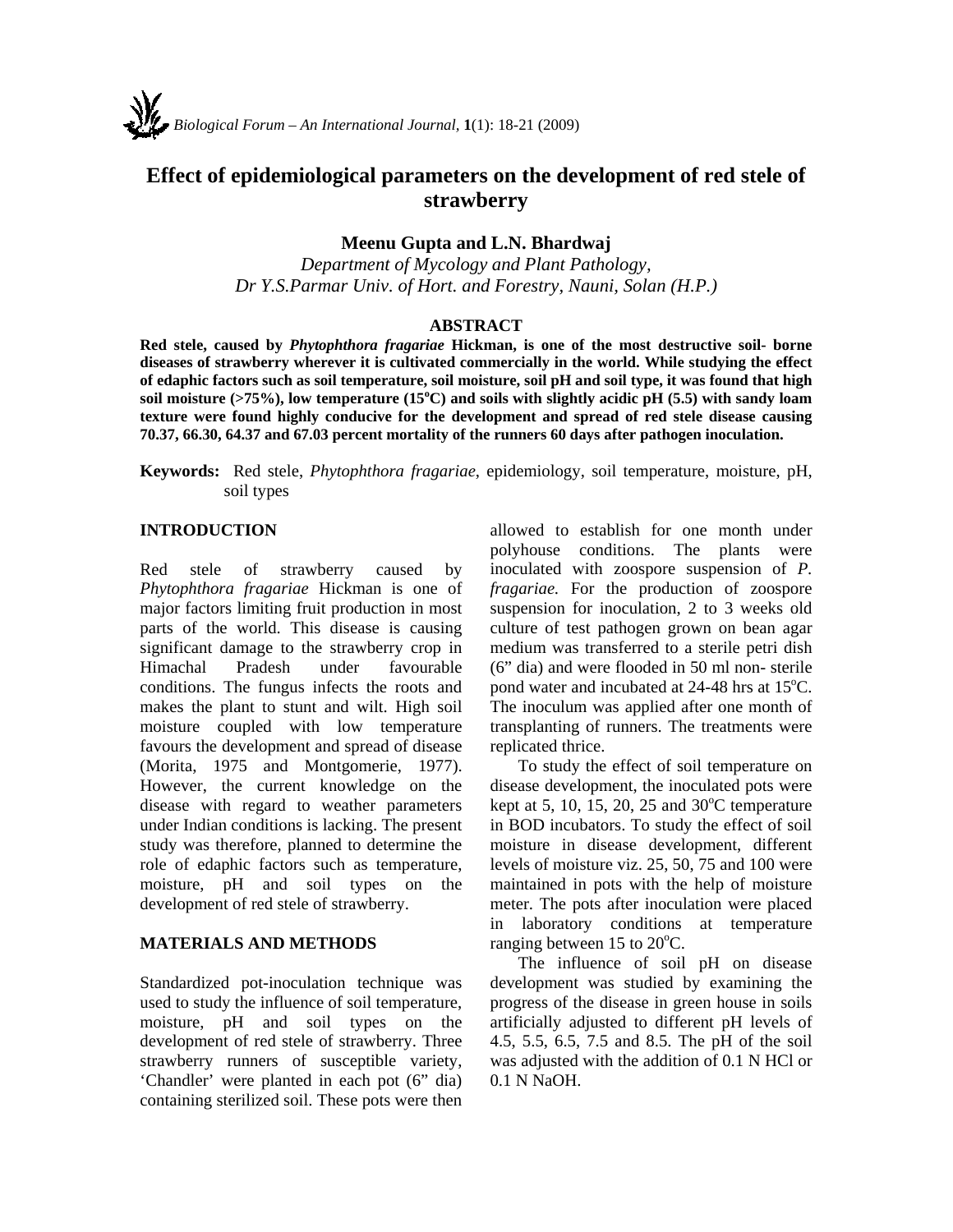Similarly, the effect of different soil types namely, sandy loam, clay, loam, forest loam and sandy loam (gravelly) on disease development was studied. The soils were sterilized in an autoclave at  $1 \text{ Kg/cm}^2$  pressure for half an hour for two consecutive days and the pots after inoculation were kept under laboratory conditions.

Sixty days after pathogen inoculation, the runner of strawberry plants were uprooted washed thoroughly and the root system was examined. Observations on disease incidence and disease severity were recorded from 25 plants selected at random from each treatment. The severity was recorded by using 0-5 scale given by Kennedy *et al.*, 1986 where 0, means roots apparently free from infection, 1, 1-10 % roots infected, 2, 10-20 % roots infected, 3, 20-50 % roots infected, 4, 50-75 % roots infected and 5 means 75 – 100 % roots infected in which the PDI (Per cent Disease Index) was calculated according to McKinney (1923).

 $PDI =$ (%) Sum of disease ratings Total Number of ratings  $\overline{x}$  x 100 Maximum disease grade

#### **RESULTS AND DISCUSSION**

#### **Effect of soil temperature**

The perusal of data presented in Table 1 indicates that the red stele pathogen, *P. fragariae* was able to infect the strawberry plants at all the temperatures ranging form 5 to 30°C, however, maximum infection (incidence 70.37% and severity 56.29%) was recorded at 15°C and least at 30°C (incidence 29.68 % and severity 23.59 %). The data further reveals that temperatures  $\langle 10^{\circ}$ C and  $>25^{\circ}$ C were not found congenial for development and spread of the disease. Govorova (1966) and Morita  $(1975)$  also reported  $15^{\circ}$ C temperature as optimum for the development and spread of red stele of strawberry.

## **Effect of soil moisture**

The effect of different soil moisture levels on the development of red stele indicated that with the increase in soil moisture level from 25 to 100 per cent, the incidence was

increased from 9.62 % to 66.30 % and severity from 7.70 % to 53.04 % (Table 2). However, maximum mortality of plants was recorded at 100 per cent soil moisture when 66.30 % per cent plants were found killed sixty days after pathogen inoculation while least mortality of plants (9.62 %) was observed at 25 per cent soil moisture level. Hickman and English (1951) also reported maximum infection of *P. fragariae* at high soil moisture conditions that promoted the liberation of zoospores. Similar results on the influence of soil moisture on the development of red stele were also reported by Smith (1952), Vaughan (1956), Morita (1975) and Duncan (1976).

## **Effect of soil pH**

The data in Table 3 reveals that lower soil pH ranging between 4.5 to 6.5 was found favourable for the development of red stele of strawberry, while higher pH ranges (7.5 and 8.5) were unfavourable for its development. Maximum incidence of red stele was recorded at 5.5 pH followed by pH 4.5 and 6.5 while least incidence was observed at 8.5 pH. While studying the effect of pH on disease severity, almost similar trend was observed with maximum disease severity at pH 5.5 (51.41%) and minimum at pH 8.5 (25.71%). The data also depicts that pathogen could not proliferate and establish well in alkaline soil as both the disease incidence and severity were comparatively much less in comparison to acidic soil. Lower soil pH ranging from 4.5 to 6.5 were also reported favourable for the development of red stele by Hickman and English (1951), Montgomerie and Kennedy (1973), Maas (1976), Montgomerie (1977) and Bolay (1982).

## **Effect of soil types**

Effect of different soil types on the incidence and severity of red stele disease of strawberry was also studied in pot culture. The data indicates (Table 4) that soil with sandy loam texture had high incidence of red stele followed by sandy loam (gravelly), forest loam and loam while least incidence was observed in clay soils. The data with regard to severity of disease also indicated high mortality of plants in sandy loam (53.63 %)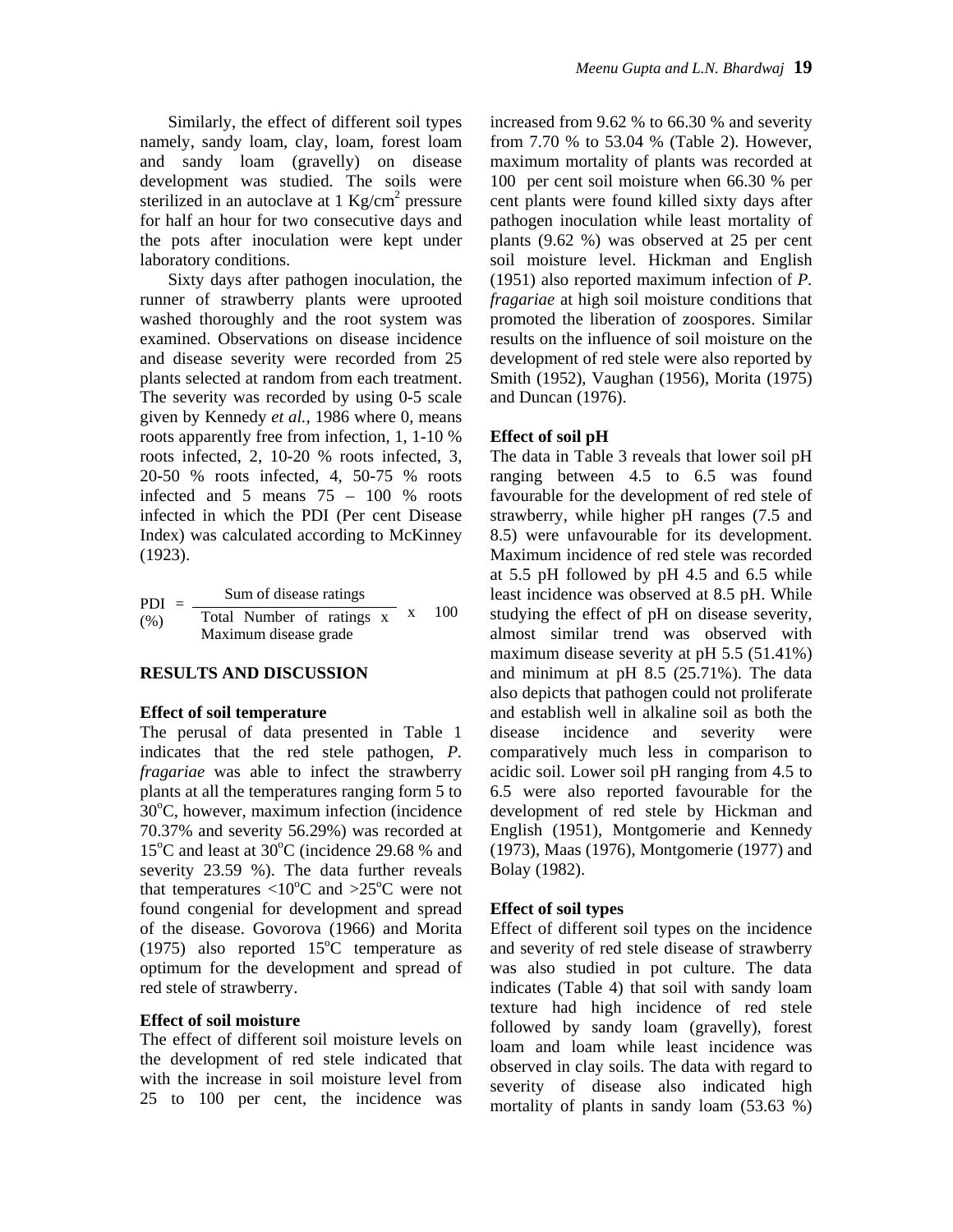and least in clay soils (28.40 %). Similarly findings were also reported by Hickman and English (1951) and Smith (1952) who also reported lighter soils to be more conducive for the development of red stele of strawberry under favourable conditions.

#### **REFERENCES**

- Bolay, A. 1982. Red root disease of strawberry in Switzerland. *Revue Suisse de Viticulture d' arboriculture et d' Horticulture,* **14**: 228-231.
- Duncan, J.M. 1976. Mycology. *In*: *Scottish Horticultural Research Institute, 22nd Annual Report for the year 1975, Inwergowrie,* UK*:* 111p.

Govorova. G. 1966. Phytophthorosis of strawberry.

- *Zashch. Rast. Mosk*. **11**: 44-45.
- Hickman, C.J. & English, M.P. 1951. Factors influencing the development of red core in strawberries. *Trans. Br. Mycol. Soc*., **34**: 223-236.
- Kennedy, D.M., Duncan, J.M., Dugard, P.I. & Topham, P.H. 1986. Virulence and

aggressiveness of single-zoospore isolates of *Phytophthora fragariae. Plant Pathology,* **35**: 344-354.

- Maas. J.L. 1976. Red stele disease of strawberry: soil, pH, pathogen and cultivar interactions. *HortScience,* **11**: 258-260.
- Mc Kinney, H.H. 1923. Influence of soil temperature and moisture on infection of wheat seedlings by *Helminthosporium sativum*. *J. Agric. Res.,* **34**: 108-114.
- Montgomerie, I.G. 1977. Red core disease of strawberry. *Hort. Rev*., **5**: 1-47.
- Montgomerie, I.G. and Kennedy, D.M. 1973. *Scottish Horti. Res. Instt., 19th Annual Report for the year 1972:* 87p.
- Morita, H. 1975. Studies on red stele root disease of strawberry. *Shizuoka Agric. Exp. Sta. Bull. No*. 10. 63p.
- Smith, H.C. 1952. Red core (*Phytophthora fragariae*) of strawberries. *NZ. J. Sci. Tech*., **33**: 49-55.
- Vaughan, E.K. 1956. A method for eliminating the red stele fungus from valuable strawberry stocks. *Phytopathology,* **46**: 235-236.